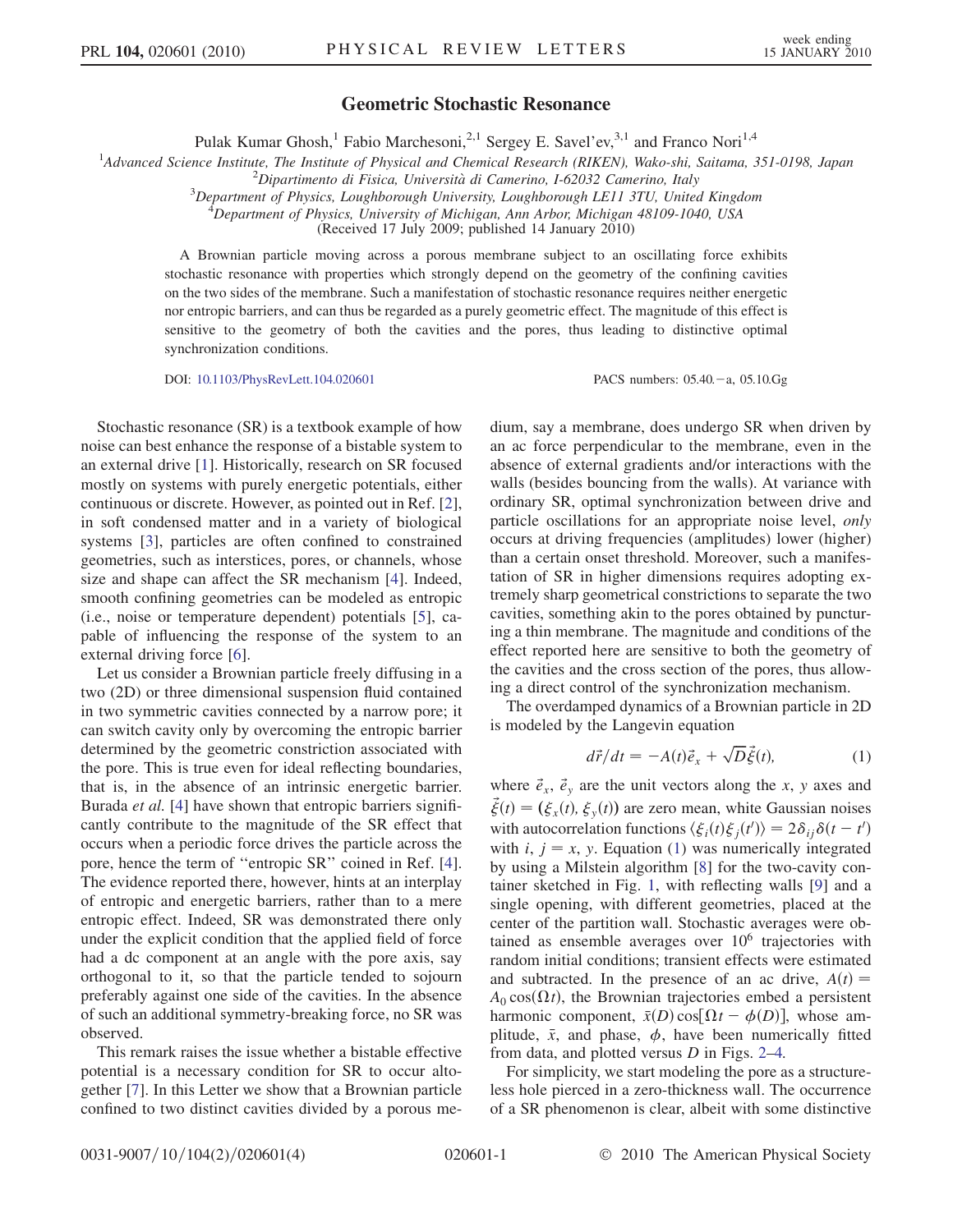<span id="page-1-0"></span>

<span id="page-1-8"></span>FIG. 1 (color online). (a) Brownian particle confined to a 2D box divided in two compartments by a partition with an opening at the center. (b) Three different pore geometries are used in our simulations: funnel, hole, and spout (left to right).  $\Delta$  and  $x_0$ denote, respectively, the cross section and the thickness of the pore.

features, as seen in Figs. [2](#page-1-1) and [3:](#page-1-2) (i)  $\bar{x}(D)$  peaks for an appropriate noise intensity,  $D_{\text{max}}$ , with  $D_{\text{max}}$  a manifestly increasing function of  $\Omega$ ; (ii) SR is restricted to  $A_0 > A_c$ , Fig. [2\(a\)](#page-1-3), and  $\Omega < \Omega_c$ , Fig. [2\(b\).](#page-1-3) This is an important difference with respect to ordinary SR, where there exist no such onset thresholds in the drive parameter space; (iii) the curvres  $\bar{x}(D)$  decay like  $D^{-1}$ , Fig. [3](#page-1-2), that is faster than in any 1D bistable potential and more in line with SR in a discrete two-state model [[10](#page-3-9)].

All properties listed above can be explained by simple geometrical considerations. When the ac force  $A(t)$  presses

<span id="page-1-1"></span>

<span id="page-1-3"></span>FIG. 2 (color online). Geometric stochastic resonance. (a)  $\bar{x}(D)$  versus D for different values of the ac drive parameters  $A_0$  at  $\Omega = 0.01$  in (a) and  $\Omega$  at  $A_0 = 0.045$  in (b). Other parameters are:  $x_L = y_L = 1$  and  $\Delta = 0.1$ . The dashed curve in (a) represents our predicted asymptotic decay  $\bar{x}/A_0$  for  $D \rightarrow$  $\infty$ . In (b) we display our predictions for: the range of variability of  $\bar{x}(0)$  (horizontal arrows), the SR peak position  $D_{\text{max}}$  (vertical arrows), the SR peak height  $\bar{x}(D_{\text{max}})$  (top line), and the decay law  $\bar{x}(D \rightarrow \infty)$  (dashed line); see text.

the particle against the walls of the container opposite to the dividing wall, then the average particle displacement  $\langle x(t) \rangle$  approaches a square waveform with amplitude  $x_L$ . Thus, the particle gets pushed against the container partition twice per cycle; if it goes through the opening,  $\langle x(t) \rangle$ traces a symmetric, two-sided square wave; if it does not, its average displacement is restricted to an asymmetric, one-sided square wave, on either the positive or the negative side of the dividing wall. On taking the Fourier series of  $\langle x(t) \rangle$  with period  $2\pi/\Omega$ , the amplitude of its fundamental harmonic component turns out to be, respectively,  $4x_L/\pi$  for the two-sided waveform, and  $2x_L/\pi$  for the onesided waveform. These observations provide an upper bound to  $\bar{x}$ ,

$$
\bar{x} \le (4/\pi)x_L,\tag{2}
$$

<span id="page-1-5"></span><span id="page-1-4"></span>and the onset condition for SR,

$$
A_0/\Omega \ge (4/\pi)x_L,\tag{3}
$$

 $A_0/\Omega$  being the driven oscillation amplitude of an unconstrained Brownian particle. The SR peak,  $\bar{x}(D_{\text{max}})$ , approaches the upper bound in Eq. ([2\)](#page-1-4) at vanishingly low  $\Omega$ , see Fig. [2\(b\);](#page-1-3) whereas from Eq. ([3\)](#page-1-5), for our simulation parameters one obtains  $A_c = 0.013$  in Fig. [2\(a\)](#page-1-3) and  $\Omega_c =$ 0:035 in Fig. [2\(b\).](#page-1-3) The consistency of these analytical results with the simulations is quite satisfactory.

At variance with SR in a bistable potential, the particle oscillations are not drastically suppressed in the zero-noise limit. An estimate for  $\bar{x}(0) \equiv \lim_{D \to 0} \bar{x}(D)$  can be obtained by noticing that the probability for the particle to cross the pore and, therefore, to execute a full oscillation is  $\Delta/y_L$ , whereas the probability to get trapped on either side of the partition is  $(1 - \Delta/y_L)$ . Accordingly,

$$
\bar{x}(0) = (x_L/2)(1 + \Delta/y_L)\kappa(\Omega),\tag{4}
$$

<span id="page-1-6"></span>with  $\kappa = 4/\pi$  for  $\Omega \rightarrow 0$ , see Eq. [\(2\)](#page-1-4), and  $\kappa = 1$  for  $\Omega \rightarrow$  $\Omega_c$ . This defines a relatively narrow variability range for  $\bar{x}(0)$  as a function of  $\Omega$ . Well above the onset threshold ([3\)](#page-1-5), namely, for  $\Omega \ll \Omega_c$ , for  $D \to 0$  the curves in Fig. [2\(b\)](#page-1-3)

<span id="page-1-2"></span>

<span id="page-1-7"></span>FIG. 3 (color online). Geometric dependence of this SR.  $\bar{x}(D)$ versus D for different values of  $\Delta$  (a) and  $x_L$  (b). Other parameters are:  $y_L = 1$ ,  $A_0 = 0.045$ ,  $\Omega = 0.005$  and (a)  $x_L = 1$ , (b)  $\Delta = 0.1$ . In both panels  $\bar{x}(0)$  is very close to our prediction from Eq. ([4](#page-1-6)) with  $\kappa(\Omega) = 4/\pi$ .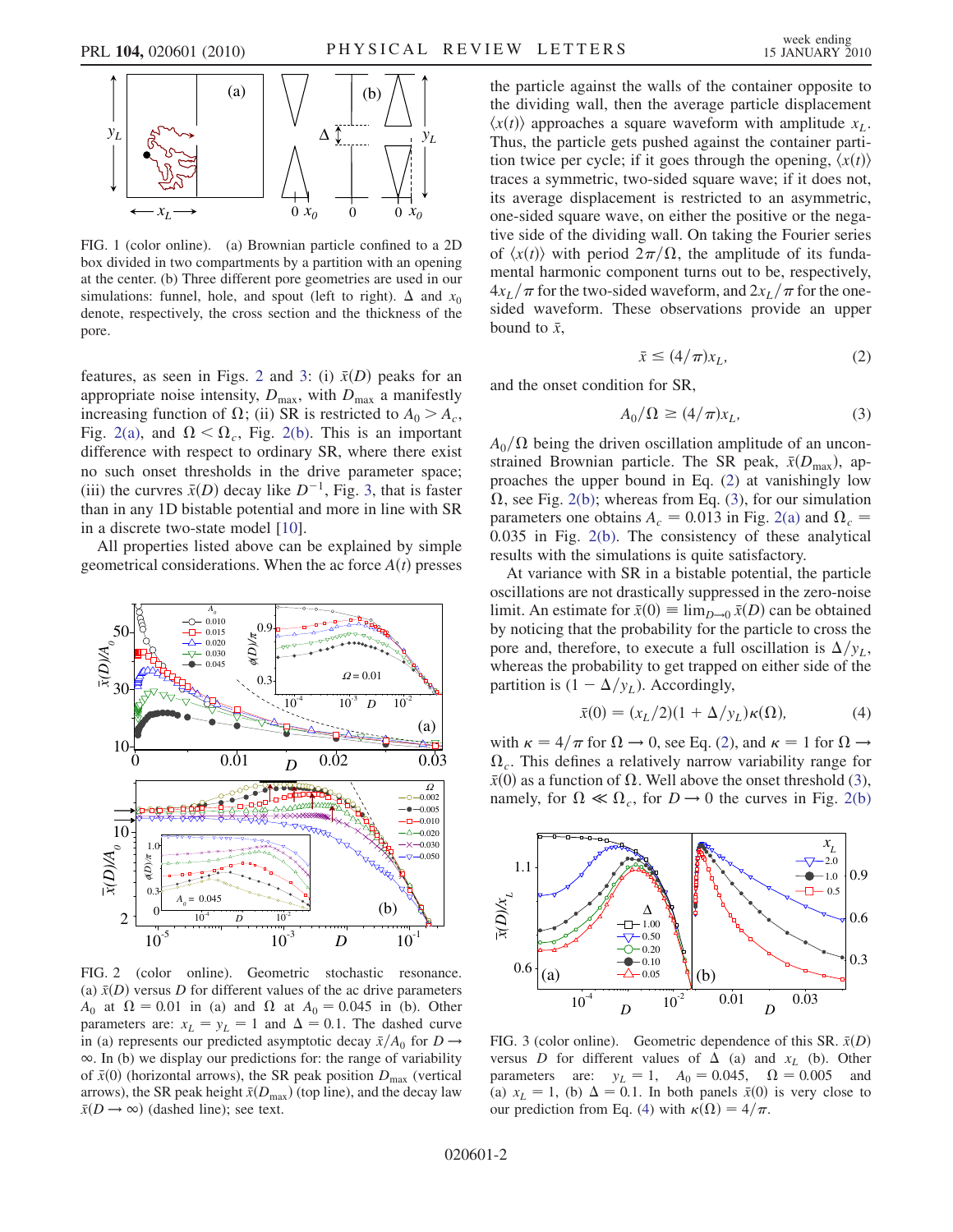clearly tend to the upper bound of  $\bar{x}(0)$  in Eq. ([4](#page-1-6)); correspondingly, the upper bound of noise amplification via SR is  $\bar{x}(D)/\bar{x}(0) \le 0.5$ .

To check these predictions we modified the container geometry. In Fig. [3](#page-1-2) the response amplitude  $\bar{x}(D)$ , in units of  $x_L$ , is plotted versus D for different  $\Delta$ 's, panel (a), and  $x_L$ 's, panel (b). In agreement with Eq. ([4\)](#page-1-6),  $\bar{x}(0)/x_L$  in panel (a) grows linearly with  $\Delta$ , while in panel (b) is seemingly insensitive to  $x_L$ . Note that  $\bar{x}(0)$  approaches the upper bound [\(2\)](#page-1-4) only for  $\Delta \rightarrow 1$ , thus implying that geometric SR happens for any finite pore width.

The dependence of the decaying tails of  $\bar{x}(D)$  on  $\Delta$  and  $x_L$  is also consistent with our geometric interpretation. Indeed, the  $D \to \infty$  behavior of  $\bar{x}(D)$  can be analyzed in terms of the *average* time,  $\tau_1(D)$ , for an unbiased Brownian particle to diffuse across one compartment. Such a time constant is easily obtainable by analytical means [[9](#page-3-8)],  $\tau_1(D) = x_L^2/3D$ . In the presence of strong noise, the geometric constriction exerted by the pore grows ineffective; diffusion along the  $x$ -axis is then described by an ac forced damped Brownian motion with effective damping constant  $\tau_1^{-1}$ , so that the corresponding  $\Omega$  component of  $\langle x(t) \rangle$  gets suppressed both in amplitude,  $A_0\tau_1(D)/\sqrt{1+[\Omega\tau_1(D)]^2}$ , and phase,  $\phi(D) =$  $\arctan[\Omega \tau_1(D)]$ . For  $\Omega \ll \Omega_c$ , this leads to the  $\Omega$ -independent estimate,  $\bar{x}(D) \sim A_0 \tau_1(D)$ , plotted in both panels of Fig. [2](#page-1-1) (dashed curves). Note that  $\tau_1$  is independent of  $\Delta$  and quadratic in  $x_L$ , so that for  $D \rightarrow \infty$  the tails of the curves of Fig. [3\(a\)](#page-1-7) collapse onto one curve and those of Fig. [3\(b\)](#page-1-7) scale proportional to  $x_L$ .

The SR peaks of  $\bar{x}(D)$  occur at a certain value of the noise strength,  $D_{\text{max}}$ , see Fig. [2,](#page-1-1) which weakly depends on  $A_0$  and grows with  $\Omega$ . This property distinguishes geometric SR from ordinary SR, as here the  $x(t)$  transitions between stable states (cavities) are not regulated by an activation rate over an energetic Arrhenius barrier. In the absence of a drive,  $A_0 = 0$ , the relaxation is characterized by some exit time,  $\tau(\Delta)$ , which is inversely proportional to D. Optimal synchronization between pore crossings and external drive requires that the particle switches compartment twice during one  $A(t)$  cycle [[1](#page-3-0)], i.e.,

$$
\tau(\Delta) = \pi/\Omega. \tag{5}
$$

<span id="page-2-2"></span>As a consequence,  $D_{\text{max}}$  is proportional to  $\Omega$ .

For a quantitative analysis, we propose to define  $\tau(\Delta)$  as the mean time a Brownian particle, uniformly distributed in one compartment, first crosses the pore. This quantity has been numerically computed and plotted in Fig. [4\(a\)](#page-2-1) for  $A_0 = 0$  and different container geometries. On inserting the corresponding numerical data for  $\tau(\Delta)$  into Eq. ([5](#page-2-2)), we predict the values of  $D_{\text{max}}$  marked in Fig. [2\(b\)](#page-1-3) by vertical arrows.

The dependence of  $\tau(\Delta)$  on the parameters  $\Delta$  and  $x_L$  is also instructive. For  $\Delta = y_L$  we recover the 1D limit,  $\tau_1$ , as it should. At very small pore cross-sections,  $\tau(\Delta)$  develops a nonanalytical dependence on  $\Delta$ , no matter what the compartment aspect ratio  $x_L/y_L$ . However, the ratio  $x_L/y_L$  controls the interplay between diffusion along the x and y axis. For long compartments,  $x_L/y_L \gg 1$ , the exit time is of the order of  $\tau_1$  until quite low  $\Delta$ , whereas for narrow compartments,  $x_L/y_L \ll 1$ , the exit time is dominated by the vertical diffusion of the particle towards the midsection of the cavity, where the pore is located, i.e.,  $\tau(\Delta) \sim (y_L - \Delta)^2 / 12D$  for  $\Delta$  not too close to 0 and 1 [also shown in Fig. [4\(a\)\]](#page-2-1). To this regard, we remark that such a dependence of the exit time on  $x_L/y_L$  is not inconsistent per se with a reduced 1D description of the Brownian diffusion along the x axis. However, *none* of the assumptions introduced in Ref. [\[4\]](#page-3-3) to accommodate for SR in the framework of the Fick-Jacobs kinetics [[11](#page-3-10)], apply to the present case. How to possibly define an entropic barrier corresponding to a structureless partition hole and, therefore, how to interpret our results within the formalism of Ref. [\[4\]](#page-3-3) is the subject of an ongoing investigation. In particular, it should be explained why the curves in Fig. [3\(b\)](#page-1-7) do not show a significant dependence on the cavity volume, being the entropy of a Brownian particle proportional to the logarithm of the volume accessible to it [\[4,](#page-3-3)[11\]](#page-3-10). In fact, the SR mechanism reported here appears to be a 2D geometric effect irreducible to a 1D problem with

<span id="page-2-0"></span>

<span id="page-2-1"></span>FIG. 4 (color online). Dependence of SR on the pore geometry. (a)  $\tau(\Delta)$  in units of  $\tau_1$ , for zero drive, cavities of different lengths, and uniform initial particle distribution. The dashed curve represents the vertical diffusion time,  $(y_L - \Delta)^2 / 12D$ (see text), for the shortest cavity. Inset: log-log plot of  $\tau_1/\tau(\Delta)$  vs  $\Delta/y_L$  for  $\Delta \to 0$ . (b)  $\bar{x}(D)$  versus D for different pore geometries: spout (circles), hole (squares), and funnel (triangles).  $A(t)$  is a square waveform with  $\Omega = 0.01$  and amplitude as in the legend. Inset:  $\bar{x}(D)$  versus D for a spoutlike pore at  $A_0 = 0.045$  and different  $\Omega$ . Other simulation parameters are:  $x_L = y_L = 1, \Delta = 0.1, \text{ and } x_0 = 0.1 \text{ (where it applies).}$